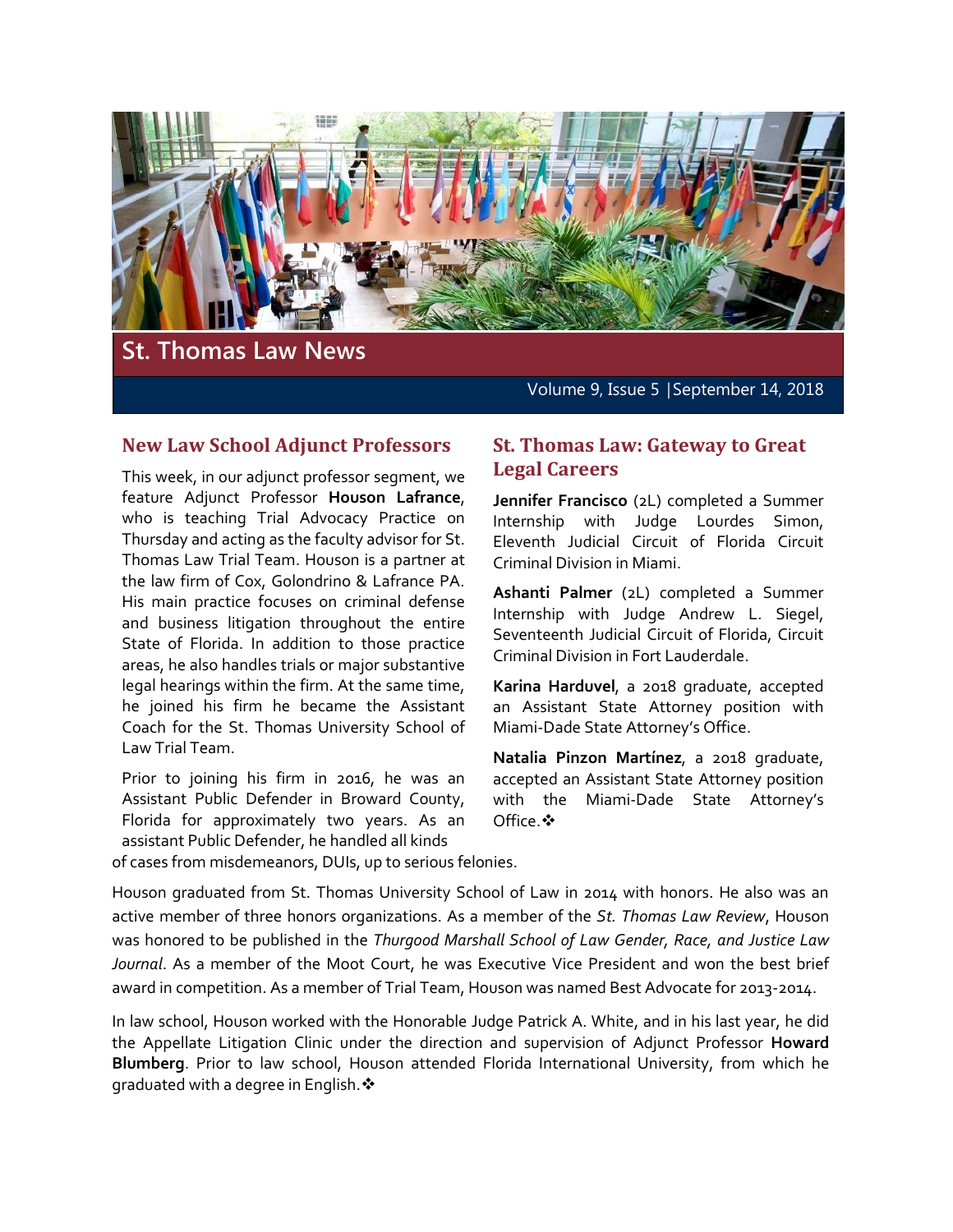# **Campus Events**

| September 18:         | U.S. Department of Housing & Urban<br>Development L & L, Room 104<br>@ 12:00 p.m.               |
|-----------------------|-------------------------------------------------------------------------------------------------|
| September 19:         | Breezeway Chatter, Cordero Breezeway<br>@ 12:00 p.m.                                            |
| September 19:         | Salsa with the Dean, Cordero Breezeway<br>@ 5:10 p.m.                                           |
| September 19<br>& 20: | Prayer Meeting, Room 109A @ 12:00 p.m.                                                          |
| September 20:         | 2018 Supreme Court Roundtable, Room<br>CPD-113 @ 12:00 p.m.                                     |
| September 20:         | Hispanic Heritage Month Presentation,<br>Moot Courtroom @ 12:00 p.m.                            |
| September 20:         | Interplay of Established Alcohol Law &<br>Emerging Cannabis Law L & L, Room 104<br>@ 12:00 p.m. |



# **The Hispanic Outlook Recognizes St. Thomas Law for being the Best**

*The Hispanic Outlook on Education*, in the August 2018 issue, under Top 100 Colleges and Universities for Hispanics, recognized St. Thomas Law as number 1 in the Nation in granting law degrees to Hispanics in 2017. The article can be found a[t https://www.hispanicoutlook.com/magazine-top-100](https://www.hispanicoutlook.com/magazine-top-100)❖

#### **Florida Bar Induction Ceremony**

The law school community is invited to attend the Florida Bar Induction Ceremony, on Tuesday, September 25, at 3:00 p.m., in the Moot Courtroom. The ceremony is held to swear in our recent graduates who passed the 2018 July Florida Bar exam. Judge Peter Lopez will administer the oath, President David Armstrong will speak, and Acting Dean Tamara Lawson, Assistant Dean Jorge Cos, and Assistant Dean Barbara Singer will present the candidates to be sworn in. A reception will be held in the breezeway immediately following the ceremony.  $\clubsuit$ 

#### **December Graduation Registration**

Graduation registration for students graduating in December is scheduled for Monday, September 24, through Friday, September 28, 2018, at the Law School Registrar's Office counter. There is no ceremony in December; the formal commencement-hooding ceremony will be held at the end of the spring semester. Joint degree students must register with both the law school and the main campus. The deadline to register with the main campus is September 30, 2018.  $\cdot$ 

#### **Business Law Section 2018 Labor Day Retreat**

St. Thomas Law students **Aleksei Voiskovich** (3L), **Ashley-Ann Bryan** (3L), **Heidi Gonzalez** (2L), **Liliette Acebo** (2L), **Maria Sanchez** (3L), and **Silvia Garcia** (2L) attended this year's Business Law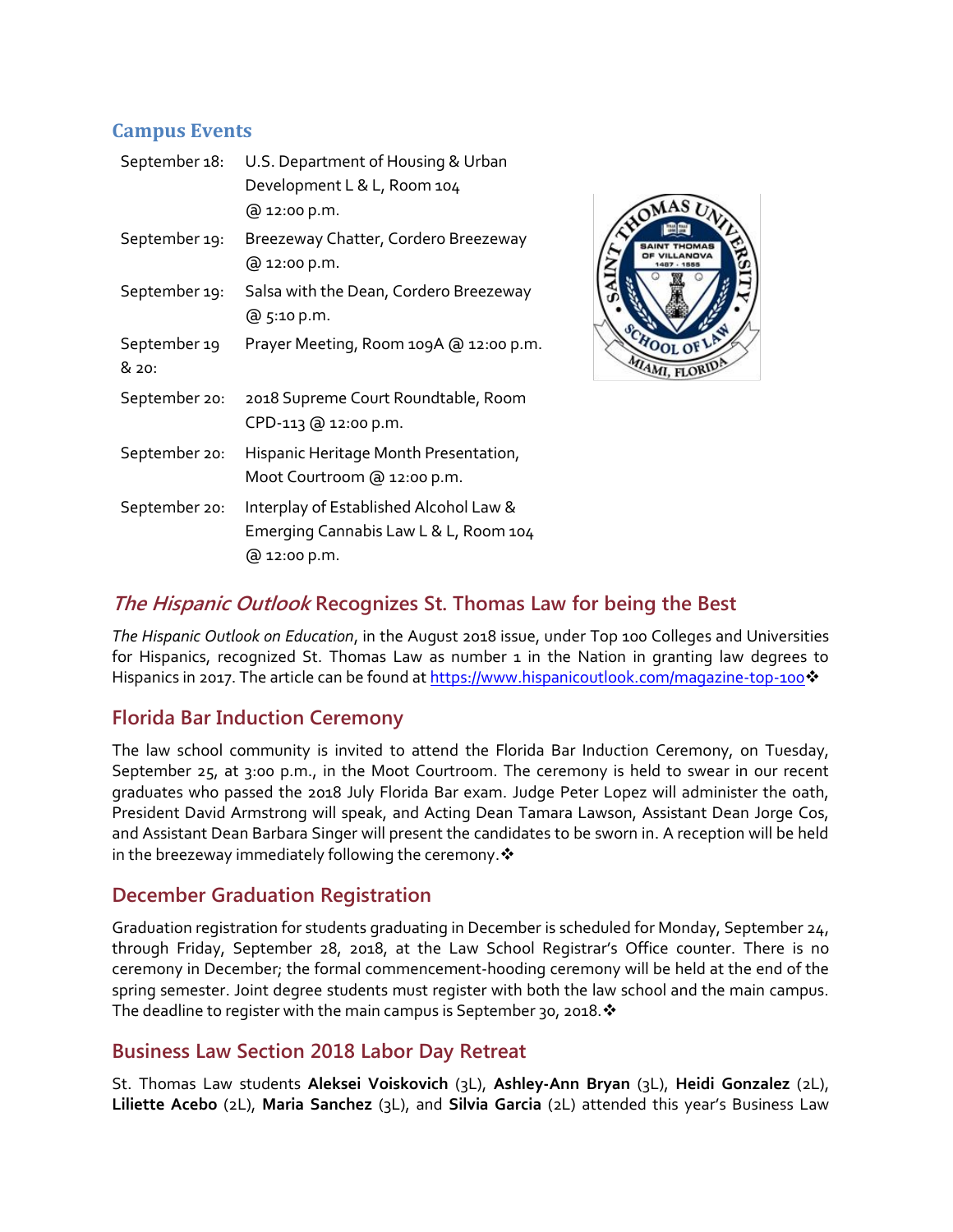Section of the Florida Bar's 2018 Scholars Program Labor Day Retreat in Bonita Springs. Their attendance was made possible by the generous financial contributions of The Business Law Section of the Florida Bar's Scholars Program and St. Thomas Law. The students participated in workshops, meetings, receptions, and dinners regarding "business" related topics. They networked and made a substantial number of connections.

## **U.S. Department of Justice Lunch and Learn**

On August 28, 2018, St. Thomas Law Office for Career Development hosted the U.S. Department of Justice for a Lunch and Learn with 33 students in attendance. Sarah J. Schall, Esq., Special Counsel to the United States Attorney for the Southern District of Florida, shared her experience working with the U.S. Department of Justice, and employment and internship opportunities in order for our students to join the elite attorneys of the U.S. Department of Justice. In addition, **Breezye Telfair**, Esq., Assistant United States Attorney (AUSA) with the Southern District of Florida, who is also a St. Thomas Law graduate from the class of 2005, shared her experiences as an Assistant United States Attorney. AUSA Telfair inspired and motivated our students from a St. Thomas Alum perspective on believing and knowing that they too, as St. Thomas Alums, can become one of the elite attorneys with the U.S. Department of Justice.  $\cdot$ 

#### **Broward County Women Lawyer's Association Annual Installation Dinner**

On August 23, 2018, St. Thomas Law sponsored a table of students and alumni(ae) at the Broward County Women Lawyer's Association Annual Installation dinner. Private Sector Career Counselor **Laura Varela** was sworn in for her second term as a member of the Board of Directors. Keynote speaker Juliet Murphy-Roulhac, Esq., of FPL spoke on the importance of attorneys giving back to the community. ❖

#### **Student Achievements**

**Stephanie Cabrera** (3L) completed a Summer Internship with The City of Miami Office of the City Attorney.

**John Jordan** (3L) completed a Summer Internship with the Law Office of the Public Defender, Broward County, Fort Lauderdale.

**Tracey A. Joseph** (2L) completed a Summer Internship with Judge John W. Thornton, Jr., Eleventh Judicial Circuit of Florida, Civil Division in Miami.

**Diego Sánchez** (3L) completed a Summer Internship with the Southern Poverty Law Center in Ocilla, Georgia. ❖

# **Alumni(ae) News**

**Dario Melcon**, a 2018 graduate, accepted an Associate position with Dieppa Law Firm, P.A., in Miami, specializing in Personal Injury.

**Chris Brown**, a 2010 graduate, accepted a Trial Attorney position with Lydecker Diaz in Miami.

**Joshua Roth**, a 2012 graduate, accepted an Associate Attorney position with Quintairos, Prieto, Wood & Boyer, P.A. in Orlando, specializing in Insurance and Medical Malpractice Defense.

**Schuyler Smith**, a 2009 graduate, Partner at Hamilton Miller & Birthisel, was elected as a Board of Director with the 2018-2019 Miami-Dade Chapter of the Florida Association for Women Lawyers. ❖